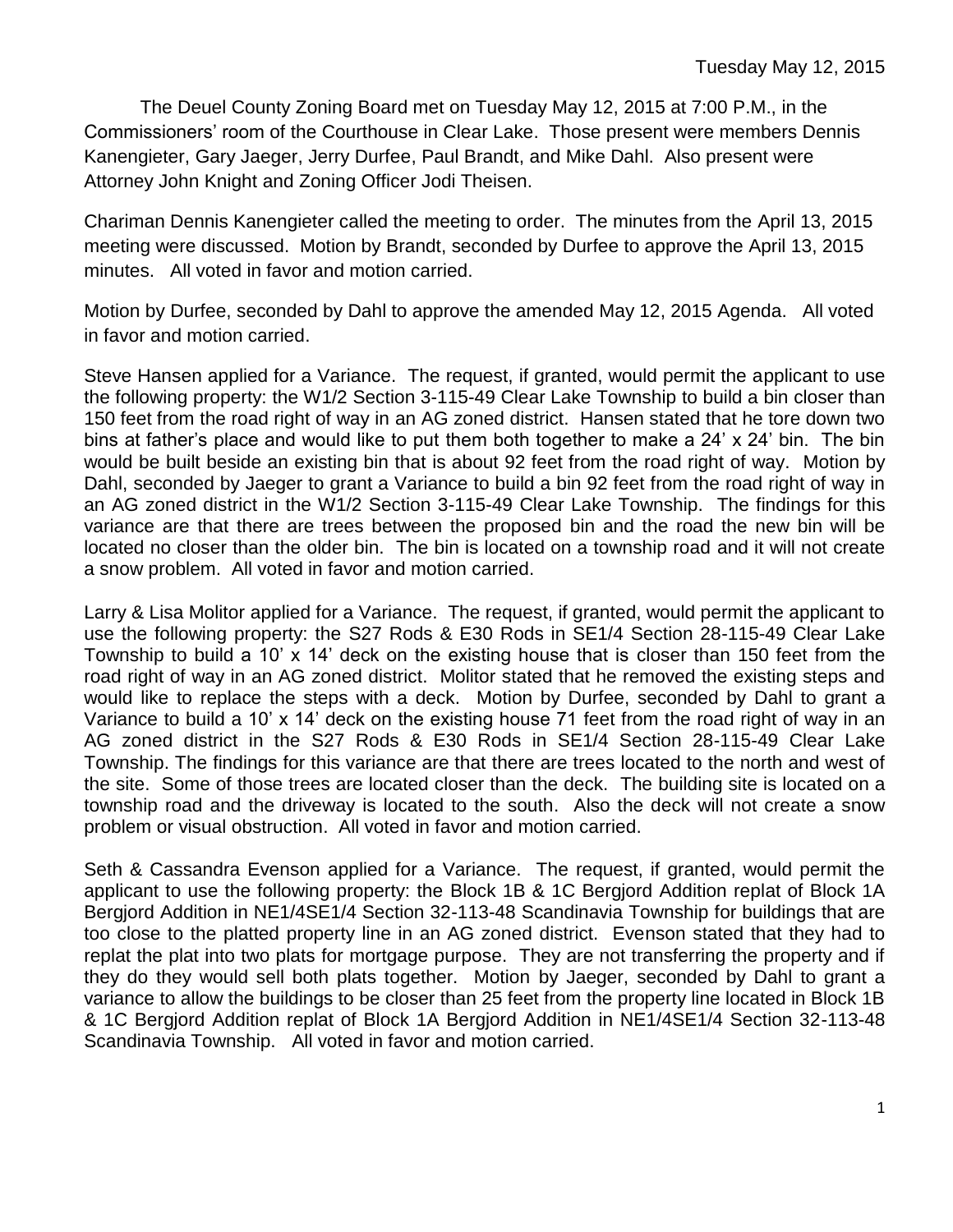Brian Hansen applied for a Variance and a Special Exception. The request, if granted, would permit the applicant to use the following property: Lots 14B Ashpoint in Gov Lot 9 Section 4-114- 47 Norden Township to move in an older garage and place it closer than 30 feet from the edge of the road in an LP zoned district. Hansen stated that original garage he was looking at in the year of 2013 fell thru and a 10' x 20' garage came up to be moved. Hansen stated that the garage is about 80 years old and in better shape than the garage he wanted to move in 2013. Hansen would like to place the garage 28 feet from the edge of the road and 8.5 feet from the side property line. He stated that he couldn't go any further back because he has a propane tank there. Hansen also provided 3 out of 4 surrounding property permission letters to move in an older garage. Motion by Durfee, seconded by Jaeger grant a to a Variance and a Special Exception to move in an older 10' x 20' garage that is 28 feet from the edge of the road and 8.5 from the side property line located in Lots 14B Ash Point in Gov Lot 9 Section 4-114-47 Norden Township. All voted in favor and motion carried.

Motion by Brandt, seconded by Durfee to approve Plat of Lot 1 Mellendorf First Addition SW1/4SE1/4 Section 25-115-49 Clear Lake Township contingent on that the plat has all proprietors' signatures. All voted in favor and motion carried.

Chairman Dennis Kanengieter informed the zoning board and the attendees of the zoning meeting that Jodi Theisen, the Zoning Officer, was advised to send a letter to some Lake Alice property owners about having campers on their lots without permits authorized by Deuel County Zoning Board the zoning board received a formal complaint in October of 2014. John Knight the Deuel County States Attorney stated that Deuel County Zoning ordinance doesn't allow camping in the Lake Park District. The subdivision restive covenants was approved by the zoning board however they were altered after that approval. Deuel County Zoning doesn't enforce the covenant. The people that were present from Lake Alice were Josh Sanow, Tom Harm, David Haas, Shannon Larson, Elmer Athey, and Danya Johnson. These people except for Larson received a letter from the zoning office about campers be located on their lots. The concerns from the Lake Alice property owners were that the covenant stated that they could bring a camper during certain months. And now they can't bring a camper thru the summer and some like to leave the camper there during the winter so they can use it when they ice fish. Some of the the people stated that they are intending to build a house in a couple of years. Brandt stated the the purpose of our ordinance is to allow for responsible development in a Lake Park District. The permitted use in our ordinance is for a site-built, single family residence. There would be the expectation for a lot owner in Lake Park District that future improvements to the lot would be done in accordance with the ordinances.

Knight stated that some control is needed because in some instances people might take advantage of the situation so we need rules and regulations in place. The property owner might not be able to build a house so some camping might come into play so the property owner would have to apply for a Special Exception for a Private Park. The board can understand the intentions of the property owner and some regulations can be placed on that application if approved. Durfee stated that the board has approved a private park up to two years however the campers need to be removed during the off season.